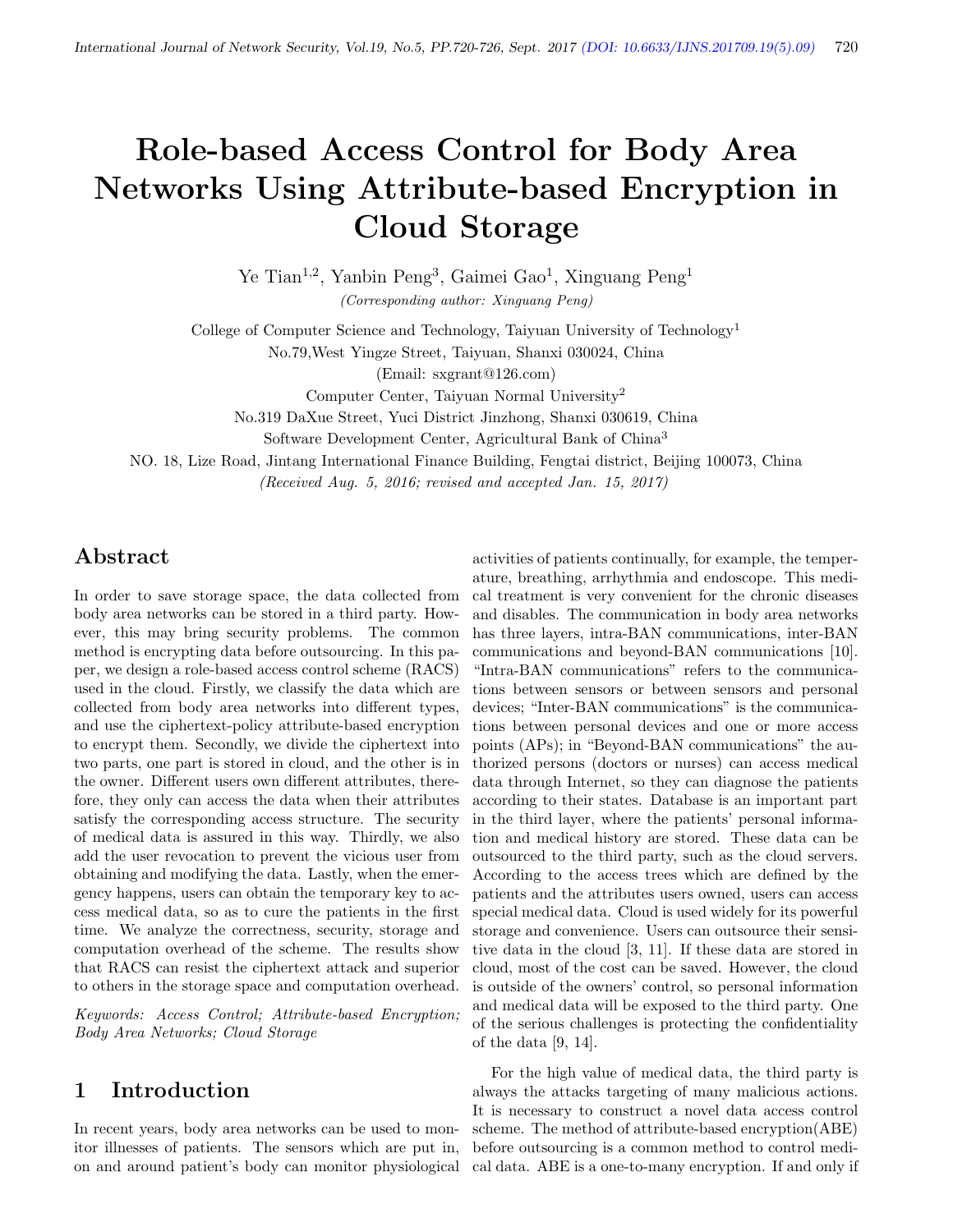

Figure 1: The three-layer architecture communication in body area networks

the attributes the users own satisfy the access tree, they can access the data. So the patients can decide the access policy. That is to say, different users can access different data. The authorized users include family numbers or friends, doctors, pharmacist and researchers. In the ciphertext policy (CP-ABE) schemes, the patients use access tree to encrypt data, and only when the users give the corresponding key they can access the data. CP-ABE schemes always require intensive computing resources to run the encryption and decryption algorithms. However, in body area networks the computing devices are always lightweight such as cell phones and sensors. Outsourcing the heavy computation without exposing the sensitive data contents or keys to the cloud service providers is a good choice to solve the problem.

Sahai and Waters first proposed the attribute-based encryption [12] which was built on the Identity-Based Encryption(IBE). In IBE, the users' key and ciphertext are described by strings. When the number of strings is within the threshold, the users can decrypt the ciphertext. Bethencourt and Cheung proposed the CP-ABE based on ABE [1, 2]. The key of user is associated with some attributes, and the access structure is included in ciphertext. If and only if the users' attributes satisfy the access structure, the users can decrypt ciphertext. Li and Yu focused on the multiple data owner scenario, and divided the users into multiple security domains to reduce the key management complexity [7]. Wei Li et al. conducted a threshold multi-authority CP-ABE access control scheme for public cloud storage [8]. However, the medical data can be accessed by all the users whose attributes satisfy the policy. If we want the users only can access special data, these methods are impossible, because all the data

are encrypted in one ciphertext. Wan and Wang proposed the hierarchy attribute-based encryption in cloud [13, 15]. These schemes achieve scalability and inherit flexibility and fine-grained access control, however, the medical data are not partitioned. Therefore, all the data are in the same security level. Zhou incorporated his system into mobile cloud computing scenarios. He put the intensive computation of CP-ABE encryption and decryption to cloud service providers without disclosing their data content and secret keys [16]. Therefore, the cloud services do most of the storage and computation work, alleviating the burden of the sensors. But, he didn't classify the medical data. Li et al. proposed an outsourced ABE system, which supports both secure outsourced key issuing and decryption [6]. Jung et al. proposed an AnonyControl scheme which addressed not only the data privacy but also the user identity privacy [4]. However, they also didn't consider the classification of data.

In this paper, we propose a role-based attribute-based access control scheme (RACS) by extending the CP-ABE. In this scheme, the owners classify the medical data into different parts, and encrypt them by different access policies using different attributes, in this way the users can access data according to their roles. The users can only access parts of the medical data by their roles. Therefore the security of medical data can be guaranteed. For the illegal users, the patients can revoke their access privileges. When the patients are in danger, for example, coma, the paramedics can obtain the temporary key to access the medical data to insure the efficient rescue in the short time. In order to relieve the burden of sensors, parts of the encryption and decryption are put in the cloud. We adopt a method which divides the access structure into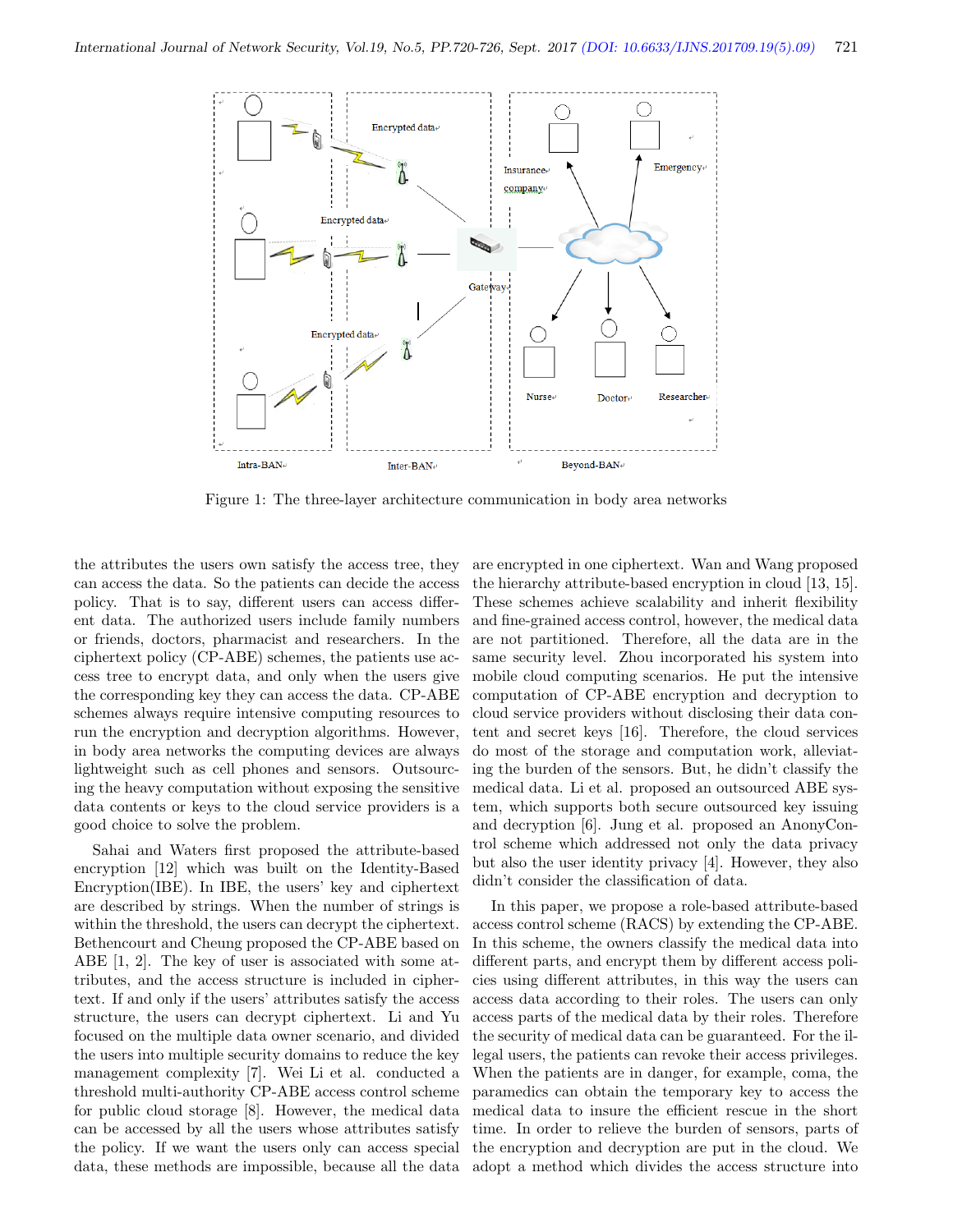two parts, one part is in the sensors and the other is in the cloud.

The main contributions of this paper are: (1) we divide the medical data into different parts to realize that different users can access different parts, (2) we divide the policy into two parts: one part is stored in the cloud, and the other is in owner, (3) we consider break-glass in the scheme, (4) we analysis the correctness, security and storage and computation overhead of the scheme.

## 2 Preliminary

### 2.1 Bilinear Maps

Let  $G_1$  and  $G_2$  be two groups of prime order p, and g be a generator of  $G_1$ . A bilinear map is an injective function  $e: G_1 \times G_1 \rightarrow G_2$  with the following properties:

**Bilinearity:**  $\forall u, v \in G_1, a, b \in Z_p$ , there is  $e(u^a, v^b) =$  $e(u, v)^{ab}$ .

Non-degeneracy:  $e(g, g) \neq 1$ .

Computability: There is an efficient algorithm to compute  $e(u, v)$  for each  $u \in G_1$  and  $v \in G_1$ .

### 2.2 Bilinear Diffie-Hellman Problem (BDHP)

Given two groups  $G_1$  and  $G_2$  with the same prime order p, let  $e: G_1 \times G_1 \rightarrow G_2$  be a bilinear map and g be a generator of  $G_1$ . The objective of BDHP is to compute  $e(g, g)^{abc}$  in  $(G_1, G_2, e)$  from the given  $(g, g^a, g^b, g^c)$ , where  $a, b, c \in Z_n$ .

### 2.3 Access Tree

Access tree expresses the structure of access control. Let T be an access tree with root r, and  $att(x)$  be the attributes associated with the node x. If  $num<sub>x</sub>$  is the number of children of a node  $x$  and  $k_x$  is its threshold value, then  $0 < num_x \leq k_x$ . When  $k_x = 1$ , the threshold gate is an OR gate; when  $k_x = num_x$ , it is an AND gate. Denote  $T_x$  as the subtree of T rooted at the node x. Hence  $T_x$  is the same as T. When the attributes associated with the ciphertext satisfy the owners' access structures, the users can get the medical data. If a set of attributes satisfy the access tree  $T_x$ , we denote it as  $T_x(\gamma) = 1$ .  $T_x(\gamma)$ can be computed recursively as follows: When  $x$  is a leaf node,  $T_x(\gamma) = 1$  if and only if  $\det(x) = \gamma$ . When x is a non-leaf node, evaluate  $T'_x(\gamma)$  for all children  $x'$  of node x.  $T_x(\gamma) = 1$  if and only if at least  $k_x$  children return 1.

### 3 Scheme Model

### 3.1 Problem Definition

We consider a role-based attribute encryption cloud storage access control scheme in which there are different own-



Figure 2: Storage model of medical data

ers and different users. Figure 2 shows the cloud storage model. Every patient owns his medical data and shares them to users through Internet. The medical data are stored in a third party. The patients have their control rights of medical data entirely. They can produce, manage and delete their data. The center server manages these data. The users can read or write different parts of medical data from the servers according to their attributes. When a user wants to access medical data, he first checks that which access tree his attributes satisfy. For example, if a user's attributes satisfy the access tree of  $CT_i$ , he only can obtain  $CT_i$  and can't get other parts of CT. The role-based scheme consists of the following components:

- 1) The service provider. It is the third party which controls users accessing the outsourcing data and providing outsourcing services.
- 2) Owners. The patients who own the medical data define the access policies and outsource them to the service provider after encrypting.
- 3) Center server. It is an attribute set key institution. It produces the public key and the master key. It also distributes, revokes and renews the users' private key.
- 4) Users. The persons who want to access medical data. If a user owns the attributes which satisfy the access policy, he can decrypt the corresponding data.

We show an example to illustrate the process of the scheme. Suppose Alice is a patient in hospital A. She creates her medical data file F and divides them into different parts, such as personal information, medical history, physical examination information, and sensitive data. We illustrate it in Figure 3. Alice encrypts them according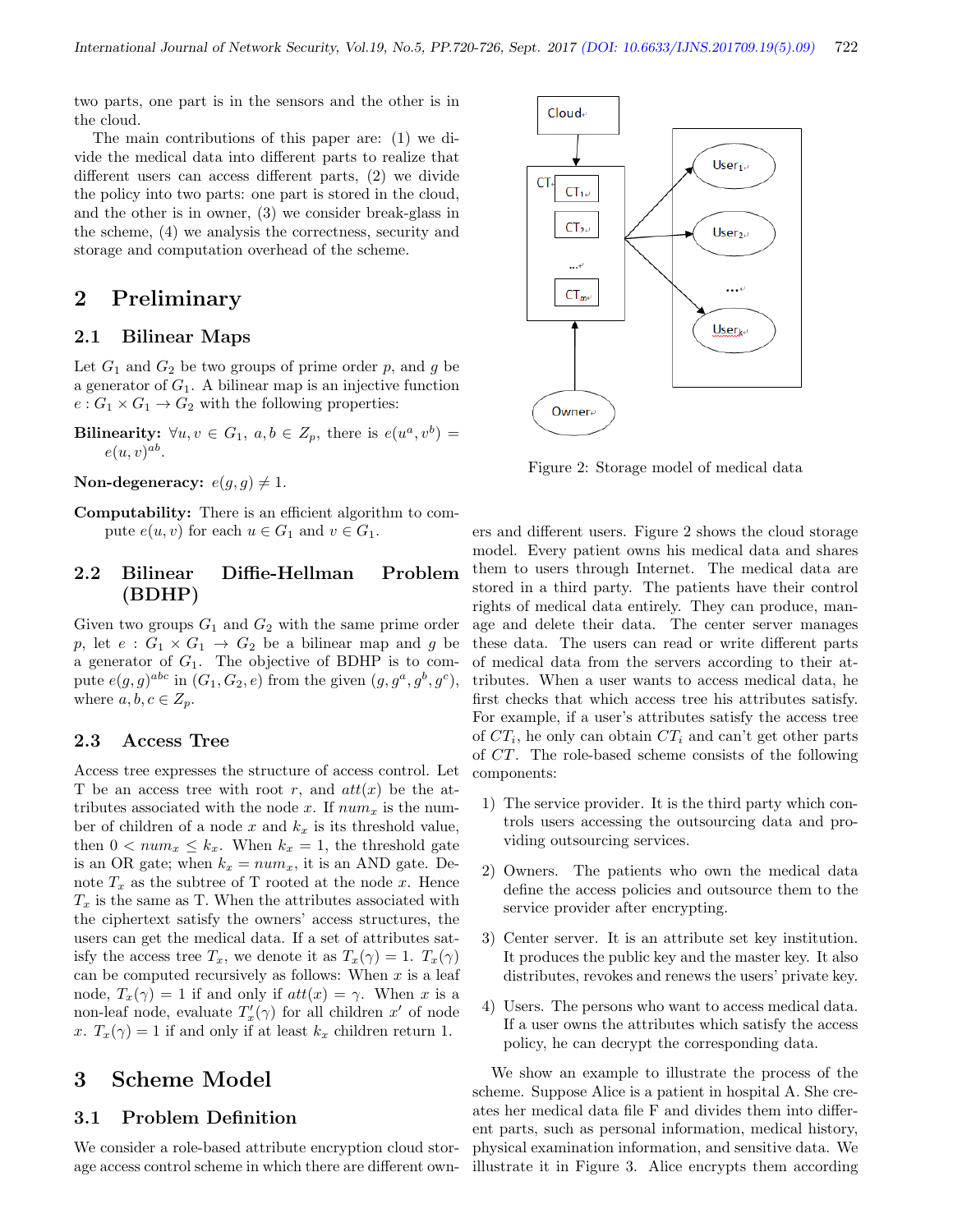

Figure 3: The division of medical data

to the access structures she defines. Different users have different access privileges as they own different attributes. For example, doctors can access all data; insurance company can only access personal information; her friends and researchers can access medical history. Alice also transport a temporary key to the trust center, when the emergency happens, the emergencies can get the key and access the fist-aid data.

### 3.2 Role-based Access Control Scheme in Cloud Storage (RACS)

#### Scheme Initialization:

- 1) Let G be the group with prime order  $p$  and  $q$  be the generator of G.
- 2) Choose two random numbers  $\alpha, \beta \in Z_n$ , the public key is  $PK$  :  $\{g, h = g^{\beta}, f =$  $g^{y_{\beta}}, e(g, g)^{\alpha}$ .
- 3) The master key is  $MK : \{\beta, g^{\alpha}\}.$

#### Key Generation:

- 1) Choose a random number  $\gamma \in Z_p$ .
- 2) For each attribute  $j \in S$ , choose random numbers  $\gamma_i \in Z_p$ .
- 3) Generate the private key:  $D = g^{(\alpha + \gamma)/\beta}, \forall j \in$  $S: D_j = g^{\gamma} \cdot H(j)^{\gamma_j}, D' = g^{\gamma_j}.$

The ciphertext is divided into different parts. For each part, an access tree is constructed. Therefore, different keys are generated to decrypt them. According to users' roles, the key generation algorithm generates their private keys.

#### Encryption before Outsourcing:

For the patients, the privacy is an important issue. For example, a patient may don't want some users to know that he has certain diseases. We can divide the data M into N parts,  $M = \{M_1, M_2, \cdots, M_N\},\$ and encrypt them with corresponding access trees. After encryption, the ciphertext is constructed as

 $CT = \{CT_1, CT_2, \cdots, CT_N\}. \quad CT_k(k = 1, 2, \cdots, N)$ indicates one part of ciphertext. It can be decrypted by users whose attributes satisfy the corresponding access trees. In this way, we can realize role-based access control.

In order to alleviate the heavy computation, parts of encryption and decryption are moved to cloud. An access tree is divided into two parts:  $T = T_{CLOUD} \wedge$  $T_{DO}$ .  $T_{CLOUD}$  is one part of access tree which is controlled in the cloud and  $T_{DO}$  is the other part which is controlled by data owner. To relieve the computation overhead in the Inter-BAN,  $T_{DO}$  usually has a small number of attributes. Most of the computation is performed in  $T_{CLOUD}$  which is stored in cloud. We illustrate an access tree in Figure 4.

For the  $T_{CLOUD}$ , the process is as follows: Choose a polynomial  $q_x$  for each node x, and set the degree  $d_x = k_x - 1$  ( $k_x$  is the threshold of x). For the root node R in the tree, choose a random number  $s \in Z_p$  and set  $q_k(0) = s$ . For other nodes, set  $q_x(0) = q_{parent(x)(index(x))}$  and choose randomly other  $d_x$  nodes to define  $q_x$ .

For the  $T_{DO}$ , the process is as follows:

- 1) Encrypt  $(q_R(2), T_{DO})$  and  $CT_{DO} = {\forall y \in Y_2 :$  $C_y = g^{q_y(0)}, C'_y = H(att(y))^{q_y(0)}\}.$
- 2) Computer  $\hat{C} = Me(g, g)^{\alpha s}$  and  $C = h^s$ , where  $M$  is the message.
- 3) Send  $CT_{DO}$ ,  $\tilde{C}$ , C to the cloud.

On receiving the message from data owner, the cloud server generates the following ciphertext:

$$
CT = \{T_{ESP} \wedge T_{DO}; \widetilde{C} = Me(g, g)^{\alpha s}; C = h^{s};
$$
  
\n
$$
\forall y \in Y_{ESP} \cup Y_{DO} : C_y = g^{q_y(0)},
$$
  
\n
$$
C'_y = H(att(y))^{q_y(0)}\}.
$$

#### Data Decryption:

When a user wants to access  $CT_k$ , the center server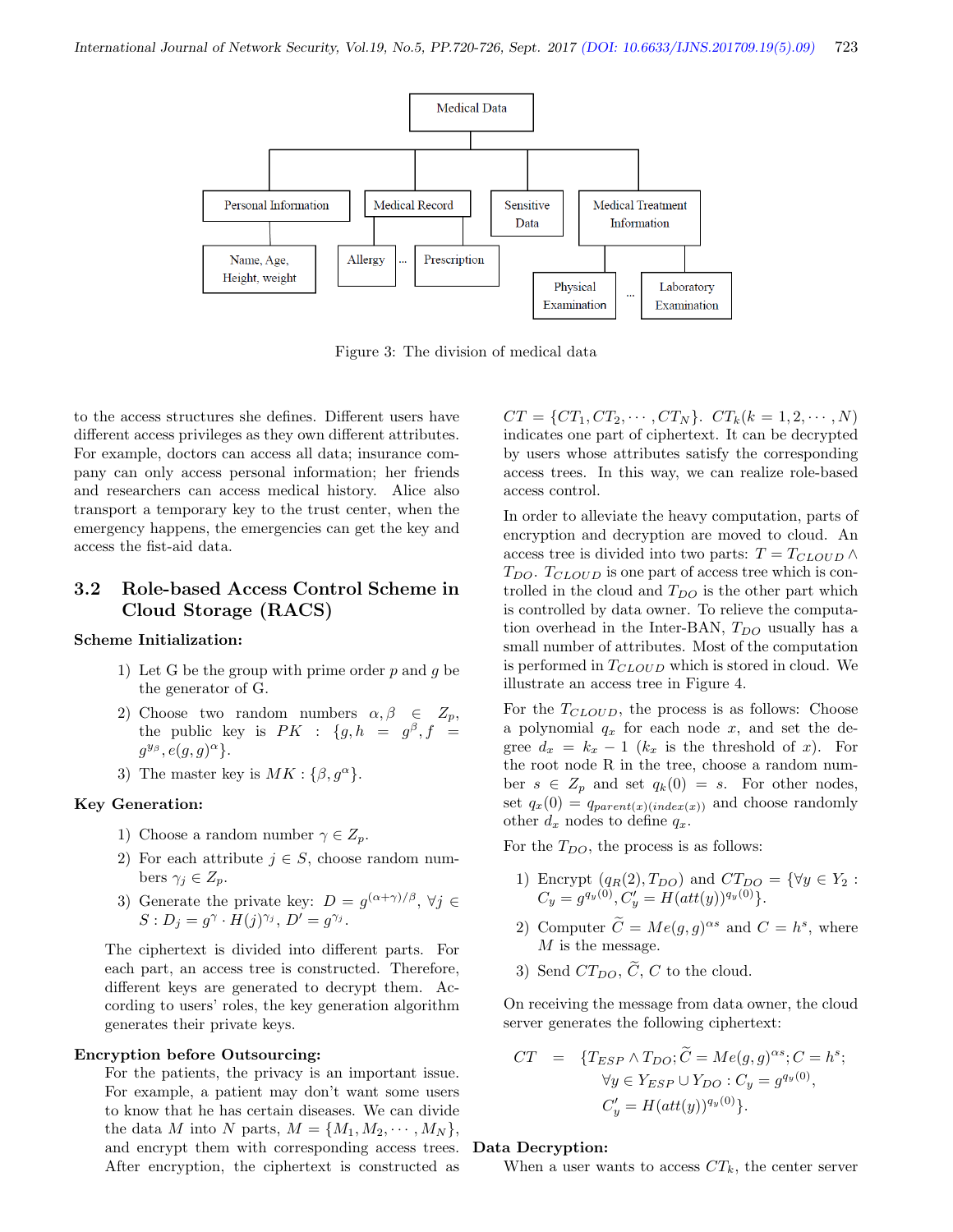

Figure 4: An Access Tree of  $CT_k$ 

first checks whether his attributes satisfy the corresponding access tree. If it is satisfied, the decryption is handed over to the cloud. The user sends  $SK_k$  to the cloud, and requests the cloud provider to send the ciphertext. When x is a leaf node,  $i = att(x)$ , the decryption process is as follows: if  $i \in S$ ,

$$
DecryptNode(CT, SK, x) = \frac{e(D_i, C_x)}{e(D_i', C_x')}
$$
  
= 
$$
\frac{e(g^r \cdot H(i)^{r_i}, h^{q_x(0)})}{e(g^{r_i}, H(i)^{q_x(0)})}
$$
  
= 
$$
e(g, g)^{r q_x(0)}
$$

#### If  $i \notin S$ ,  $DecryptNode(CT, SK, x) = \perp;$

The recursion is processed as follows:  $\forall y$  is the child of x. It calls  $DecryptNode(CT, SK, y)$  and stores the output as  $F_y$ . Let  $S_x$  be an arbitrary  $k_x$ -sized set of child node y, the computation is processing in cloud as follows:

$$
F_x = \prod_{z \in S_x} F_z^{\Delta_{i,s'_x(0)}}
$$
  
= 
$$
\prod_{z \in S_x} (e(g,g)^{r \cdot q_z(0)})^{\Delta_{i,s'_x(0)}}
$$
  
= 
$$
\prod_{z \in S_x} (e(g,g)^{r \cdot q_{p(z)(index(z))}})^{\Delta_{i,s'_x(0)}}
$$
  
= 
$$
\prod_{z \in S_x} e(g,g)^{r \cdot q_x(i) \cdot \Delta_{i,s'_x(0)}}
$$
  
= 
$$
e(g,g)^{r \cdot q_x(0)}
$$

Where  $i = index(z)$  and  $S'_x = \{index(z) : z \in S_x\}.$ Finally, the recursive algorithm returns  $A = e(g, g)^{rs}$ .

#### Key Update:

When users need to be revoked or attributes are changed, the owner can update the users' privileges through trusted center. Suppose there is a user revocation, the key is updated as follows:

The trust center chooses  $s' \in Z_p$  randomly and a key  $K'_{\lambda_i}$  which is different to original  $K_{\lambda_i}$ , then encrypt the ciphertext again.

1) 
$$
C' = Me(g, g)^{\alpha(s+s')}
$$
.  
\n2)  $C_i = g^{q_i(0)+s'}, C'_i = (H(\lambda_i)^{q_i(0)+s'})K'_{\lambda_i}$ .  
\n3)  $\forall y \in Y/\{i\}$ :  $C_y = g^{q_y(0)+s'}, C'_y = (H(\lambda_y)^{q_y(0)+s'})^{K_{\lambda_y}}$ .

#### Break-glass:

When a patient is in emergency, the first-aiders need to access medical data temporarily. They prove their privileges from emergency response department, and get the patient's emergency key to decrypt the medical data. After the emergency treatment, the patient computes an emergency key once again.

- 1) Choose a random number  $\eta \in Z_p$ .
- 2) Generate the private key  $D = g^{(\alpha + \eta)/\beta}$ .

### 4 Scheme Analysis

#### 4.1 Correctness

The decryption process starts from the root of tree. We observe  $DecryptNode(CT, SK, r) = e(g, g)^{rq_R(0)} =$  $e(g, g)^{rs}$  if and only if the attributes satisfy the access tree.

$$
M' = \frac{C'}{e((C, D)/A)}
$$
  
= 
$$
\frac{Me(g, g)^{\alpha s}}{e(h^{s}, g^{(\alpha+\gamma)/\beta})/e(g, g)^{rs}}
$$
  
= 
$$
\frac{Me(g, g)^{\alpha s}}{e(g^{\beta}, g^{(\alpha+\gamma)/\beta})/e(g, g)^{rs}}
$$
  
= 
$$
\frac{Me(g, g)^{\alpha s}}{e(g, g)^{(\alpha+\gamma)}/e(g, g)^{rs}}
$$
  
= M.

#### 4.2 Security Analysis

Theorem 1. RACS is secure against the collusion attack. In RACS, each attribute is assigned with a random number. For the users, all the private keys are generated based on these random numbers. The access tree is divided into two parts,  $T_{CLOUD}$  and  $T_{DO}$ . One is stored in cloud and the other in owners. The polynomials in the cloud is set by random numbers. Therefore, even the users collude together, they can't decrypt the part which is in cloud. Thus, it is impossible for multiple users collude together to decrypt the ciphertext.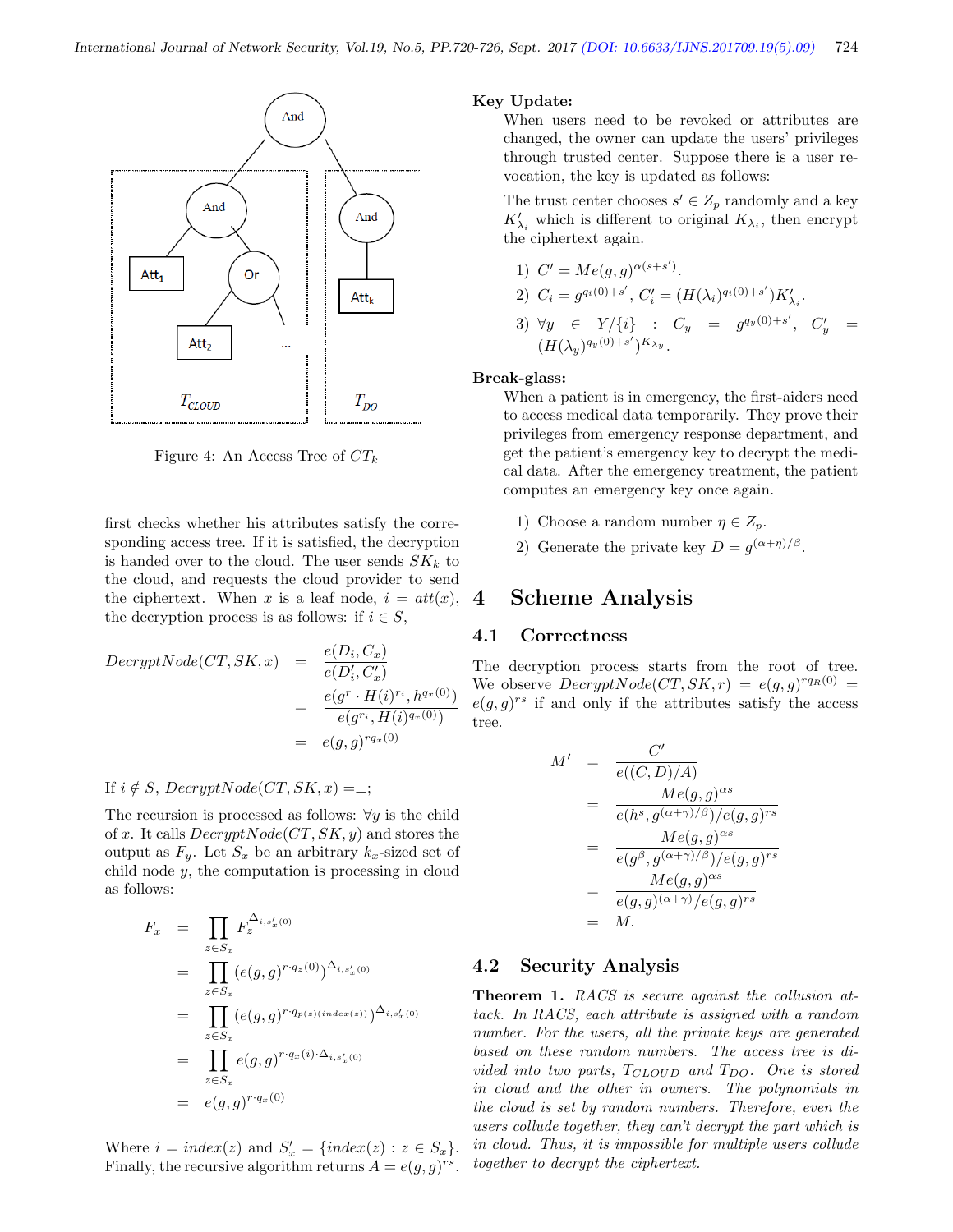| Scheme            | Public key            | Master key    | Private key        | Cloud storage           |
|-------------------|-----------------------|---------------|--------------------|-------------------------|
| $EDRS$ [5]        |                       |               | $3 n_i  + 1$       | $2 S +3+ T $            |
| $FH$ -CP-ABE [15] | $3 p _1 +$<br>$ p _2$ | $Z_p +  p _1$ | $2 n_i $<br>$+1)p$ | $(2S+k)p_1 + (jS+k)p_2$ |
| RACS              |                       |               | $2 n_i $           |                         |

Table 1: Comparison of storage overhead

| Scheme            | Setup     | KeyGen                     | Encrypt                    | Decrypt                |
|-------------------|-----------|----------------------------|----------------------------|------------------------|
| $EDRS$ [5]        | $3E+1e$   | $( U  n_i  +  U )M +$      | $\boxed{1M + (2 S  + 2)E}$ | $O( S  + 2)M +$        |
|                   |           | $(4 U  n_i  + 2 U )E$      |                            | $(2 S +1)e$            |
| $FH$ -CP-ABE [15] | $2E + 1e$ | $( U  n_i  + 1)M +$        | $1M + (2 S  + 2)E + 2e$    | O( S )<br>$+$ 2) $M$ + |
|                   |           | $(3 U  n_i  + 1)E$         |                            | $(2 S +1)e$            |
| <b>RACS</b>       | $3E+1e$   | $+1$ ) $M$<br>$( U  n_i )$ | $1M + (2 S  + 2)E$         | O( S )<br>2)M          |
|                   |           | $( U  n_i  + 1)E$          |                            | $(2 S +1)e$            |

Table 2: Comparison of computation overhead

**Theorem 2.** RACS with outsourced decryption is secure Phase 2: A queries the questions that is not queried in against chosen-plaintext attack in selective model under DBDH assumption.

Proof. We now describe the security model of RACS by the following game between a challenger and an adversary.

- Init: Assume there is an adversary A with attributes set W breaks the proposed scheme. We can build a simulator  $S$  that uses  $A$  as a sub-algorithm to solve the DBDH problem. The challenger  $S$  chooses a fair binary coin  $\mu = \{0, 1\}, a, b, c \in Z_p$ . If  $\mu = 0, S$  is given  $(A, B, C, Z) = (g^a, g^b, g^c, e(g, g)^{abc})$ ; otherwise it sets z as a random number, S is given  $(A, B, C, Z)$  =  $(g^a, g^b, g^c, e(g, g)^z)$ . The challenger S runs A and receives a challenge attributes set  $W$  from  $A$  and sends public key:  $PK: \{g, h = g^{\beta}, f = g^{1/\beta}, e(g, g)^{\alpha}\}\)$  to A.
- **Phase 1:** In this phase, A repeatedly makes private key requests for  $W$ . The center server gives two different private keys to A.

$$
SK: \t(D = g^{(\alpha + \gamma)/\beta}, \forall j \in W : D_j = g^r \cdot H(j)^{r_j},
$$
  
\n
$$
D'_j = g^{r_j})
$$
  
\n
$$
SK: \t(D = g^{(\alpha + \gamma')/\beta}, \forall j \in W : D_j = g^{r'} \cdot H(j)^{r'_j},
$$
  
\n
$$
D'_j = g^{r'_j})
$$

j is the attribute in W,  $r, r', r_j, r'_j$  are the random numbers in  $Z_p$ . Challenge: The adversary A submits two messages  $M_0$ ,  $M_1$  to challenger, and get the challenge ciphertext as follows:

$$
CT^* = (T, C' = M_b \cdot e(g, g)^{\alpha S}, C = h_1^s = S,
$$
  

$$
C' = h_2^S, \forall y \in Y : C_y = g^{q_y(0)}
$$

The challenger returns  $CT^*$  to A.

Phase 1. The challenger answers like in Phase 1.

A outputs a guess b' of b, if  $b' = b$ , S outputs  $\mu' = 0$ to indicate that it is given a DBDH-tuple; otherwise, it outputs  $\mu' = 1$  to indicate it is given a random 4-tuple.

 $\Box$ 

### 4.3 Storage Analysis

We compare the RACS with other schemes according to the size of public key, private key, ciphertext for one data content. As the part of the ciphertext in RACS is stored and computed in cloud, we only consider the part which is at local. The results are shown in Table 1. Let  $|p|_1$ denotes the size of an element in  $G_i$ ,  $|p|_2$  denotes the size of an element in  $G_2$ , k be the hierarchical files,  $N_0$  be the number of owners,  $N_{\mu}$  be the number of users, n be the number of attributes,  $n_i$  be the set of attributes belonging to user  $\mu_i$ , S be the set of attributes which are used to specify the access policy in the ciphertext.

#### 4.4 Computation Analysis

We evaluate the energy consumption on computation of RACS. The analytical results of each scheme in terms of computation are summarized in Table 2. Each of them is based on the entire computation at each phase.

# 5 Conclusion

In this paper, we propose a novel role-based access control scheme using CP-ABE in cloud. As the cloud servers are partially trustworthy, we don't put all the medical data to cloud. Patients have full control of their own privacy through encrypting their medical data to allow